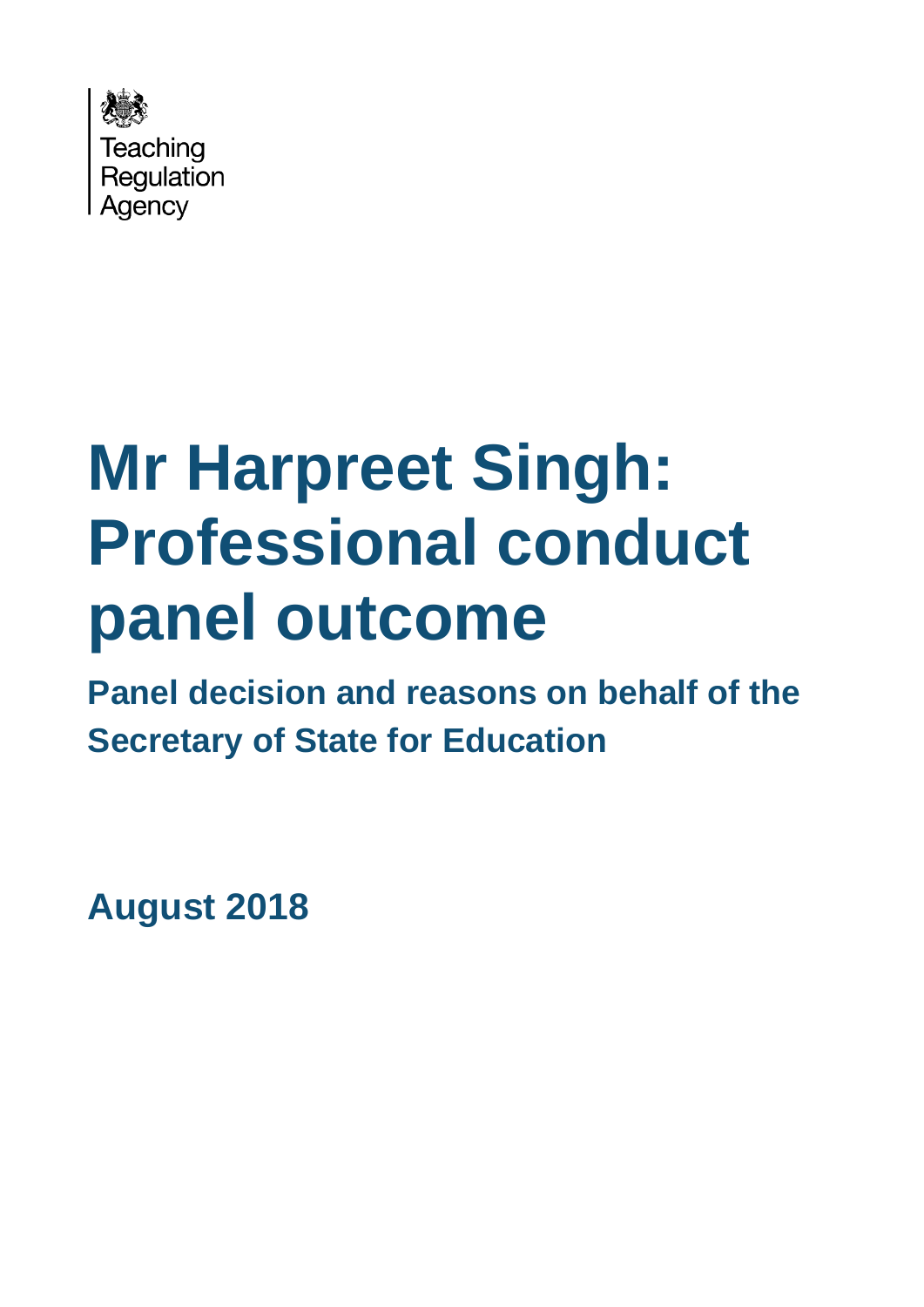# **Contents**

| A. Introduction                                                                                                 | 3               |
|-----------------------------------------------------------------------------------------------------------------|-----------------|
| <b>B.</b> Allegations                                                                                           | $\overline{4}$  |
| C. Preliminary applications                                                                                     | $\overline{4}$  |
| D. Summary of evidence                                                                                          | $\overline{7}$  |
| <b>Documents</b>                                                                                                | $\overline{7}$  |
| Witnesses                                                                                                       | 7               |
| E. Decision and reasons                                                                                         | $\overline{7}$  |
| Findings of fact                                                                                                | 8               |
| Findings as to unacceptable professional conduct and/or conduct that may bring the<br>profession into disrepute | 12 <sub>2</sub> |
| Panel's recommendation to the Secretary of State                                                                | 14              |
| Decision and reasons on behalf of the Secretary of State                                                        | 17              |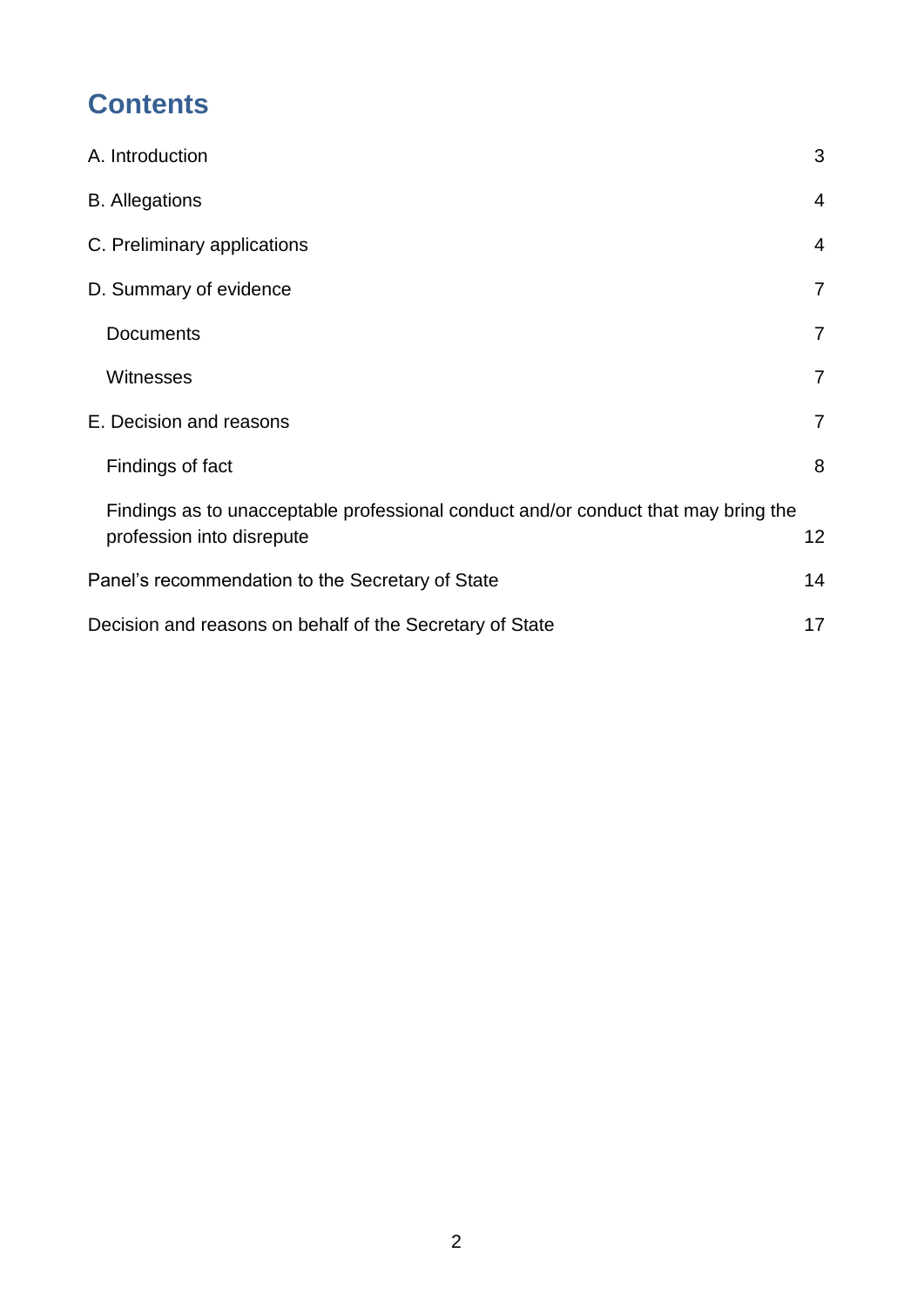**Professional conduct panel decision and recommendations, and decision on behalf of the Secretary of State**

| Teacher:                | Mr Harpreet Singh                                |
|-------------------------|--------------------------------------------------|
| Teacher ref number:     | 9637970                                          |
| Teacher date of birth:  | 30 September 1969                                |
| <b>TRA reference:</b>   | 16807                                            |
| Date of determination:  | 16 August 2018                                   |
| <b>Former employer:</b> | Sandye Place Academy, Park Road, Sandy, SG19 1JD |

## <span id="page-2-0"></span>**A. Introduction**

A professional conduct panel ("the panel") of the Teaching Regulation Agency ("the Agency") convened on 2 and 3 August 2018 at The Chace Hotel, London Rd, Coventry CV3 4EQ, and on 16 August at the Teaching Regulation Agency offices, 53-55 Butts Rd, Coventry CV1 3BH, to consider the case of Mr Harpreet Singh.

The panel members were Ms Jean Carter (lay panellist – in the chair), Ms Fiona Tankard (teacher panellist) and Mr Martin Pilkington (lay panellist).

The legal advisor to the panel was Ms Hannah James of Eversheds-Sutherland (International) LLP solicitors.

The presenting officer for the Agency was Mrs Samantha Paxman of Browne Jacobson LLP solicitors.

Mr Harpreet Singh was present and was not represented.

The hearing took place in public and was recorded save for the oral witness evidence of Witness A, which was heard in private.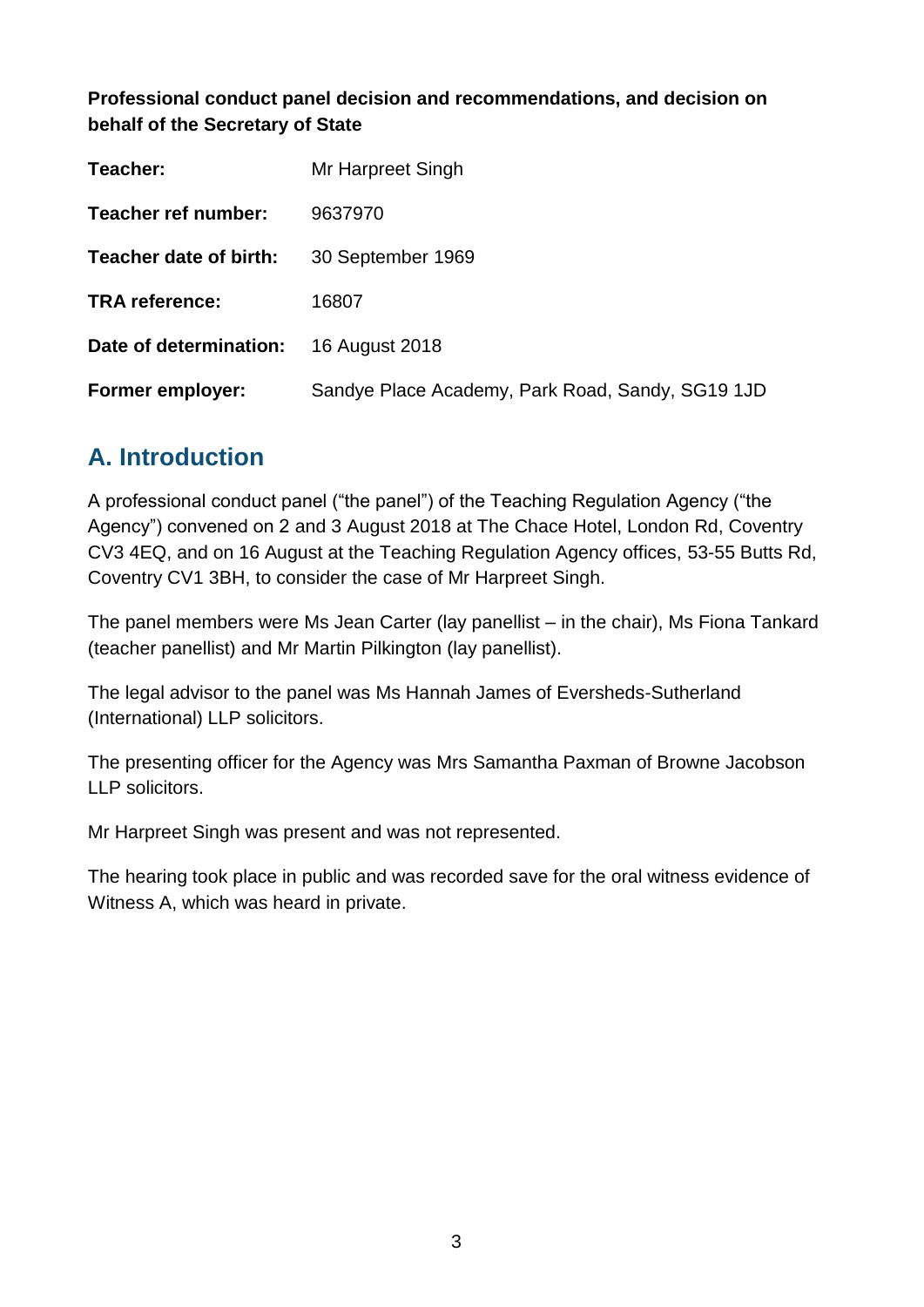# <span id="page-3-0"></span>**B. Allegations**

The panel considered the allegations set out in the Notice of Proceedings dated 1 June 2018.

It was alleged that Mr Singh was guilty of unacceptable professional conduct and/or conduct that may bring the profession into disrepute in that whilst employed as the Head of Maths at the Sandye Place Academy from September 2016 to July 2017, he:

- 1. Made offensive and/or racist comments via Facebook on one or more occasions;
- 2. Inappropriately used and/or facilitated the inappropriate use of his school laptop on one or more occasions in or around 2017 in that;
	- a. it was used to view sexual material;
	- b. it was used, whilst teaching;
		- i. to search for a Grand Theft Auto forum;
		- ii. for browsing for alcohol;
		- iii. for viewing properties and/or cars for sale.:
- 3. In undertaking allegations 1, he demonstrated a lack of tolerance and respect for the rights and/or beliefs of others.

# <span id="page-3-1"></span>**C. Preliminary applications**

The panel heard three preliminary applications in total, set out below.

The presenting officer made an application to admit the witness statement of Individual A into evidence. Mr Singh made two applications; the first asked the panel to allow one of his witnesses to give evidence in private and to anonymise one of his witnesses, and the second asked the panel to allow Mr Singh to admit into evidence a bundle of pages made up of screen-shots of Facebook comments on a Facebook post.

In relation to Mr Singh's application to anonymise a witness, and to hear that witness's evidence in private, the panel chose to consider that application first, to give its decision on it, and to deal with the other two applications separately.

As Witness A was [Redact] years of age, the panel directed that he was to be treated as a child witness. The panel was satisfied that he was under the age of 18 at the beginning of the hearing.

Paragraph 4.60 of the Procedures allowed the panel, if it considered it to be in the interests of justice, to decide that the name and identity of a witness, either referred to in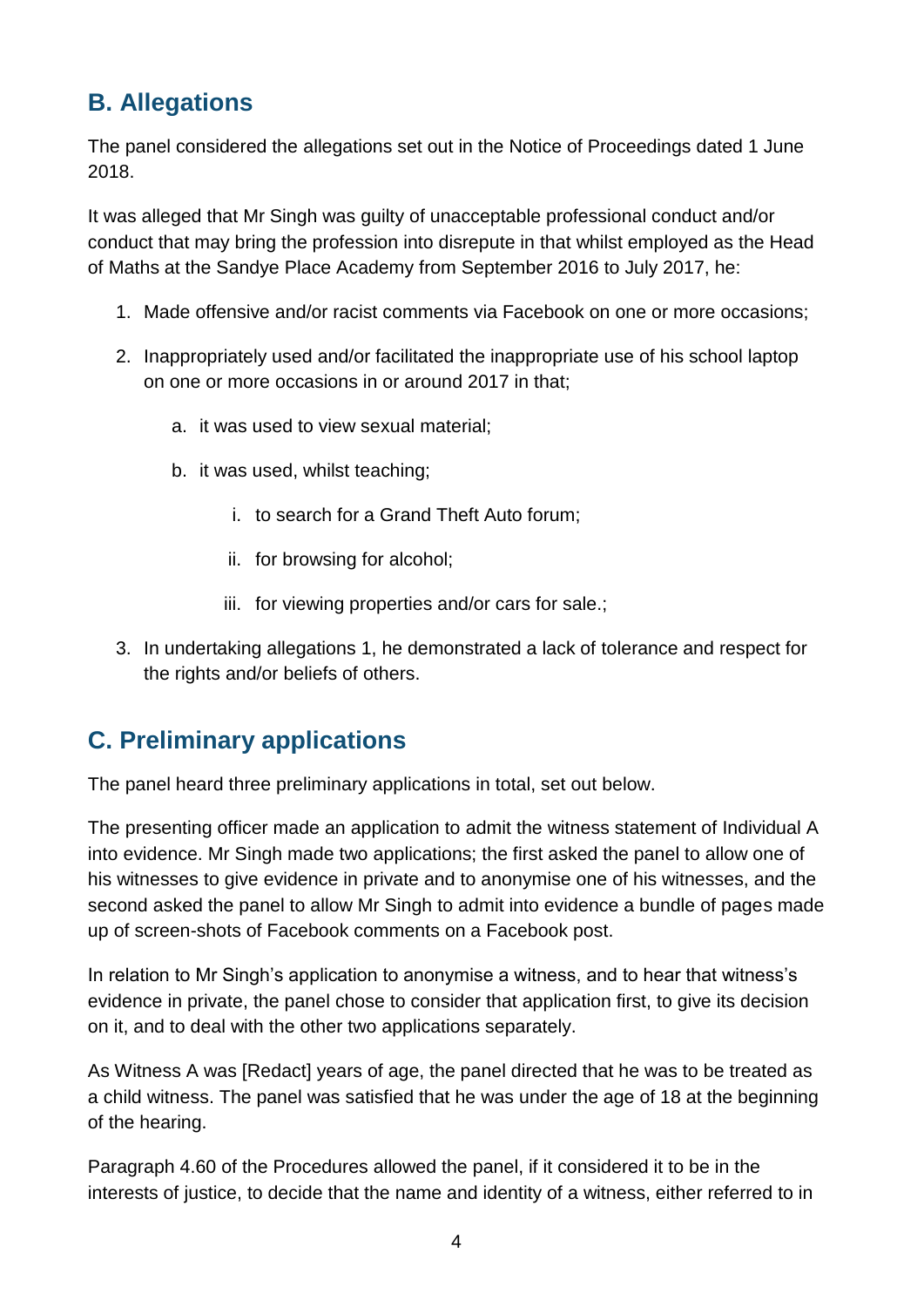the hearing papers or present before the panel to give oral evidence, should not be disclosed during the hearing or at all.

The panel took into account the general rule that these hearings should be held in public and also took account of case law that states: "It is necessary because the public nature of proceedings deters inappropriate behaviour on the part of the court. It also maintains the public's confidence in the administration of justice. It enables the public to know that justice is being administered impartially. It can result in evidence becoming available which would not become available if the proceedings were conducted behind closed doors or with one or more of the parties' or witnesses' identity concealed. It makes uninformed and inaccurate comment about the proceedings less likely."

The panel had regard to whether the request for anonymity of the witness ran contrary to the public interest. The panel also had regard to the principle that limited interference with the public nature of the proceedings was preferable to a permanent exclusion of the public.

The panel decided that, in the circumstances of this case, it was appropriate to anonymise the name of the witness to Witness A and to allow Witness A to give evidence in private.

The panel considered paragraph 4.71 of the Procedures, and noted that there was no medical evidence that the welfare of Witness A would be prejudiced by his giving evidence and the panel was therefore content for him to give evidence. As Witness A was giving oral evidence, the panel went on to consider adopting such measures as it considered necessary to safeguard his interests as a child witness. The panel therefore considered whether Witness A should be permitted to give evidence in private. The panel noted that it had a discretion under Regulation 11 of the Teachers' Disciplinary (England) Regulations 2012 and under paragraph 4.57 of the Procedures to exclude the public from all or part of the hearing. Paragraph 4.57 of the Procedures specifically stated that the panel had this discretion where it was necessary to protect the interests of children or vulnerable witnesses.

The panel decided to exercise its discretion to hear Witness A's evidence in private. In reaching its decision it took into account the general rule that hearings should be held in public and that this is generally desirable to maintain public confidence in the administration of these proceedings, and also to maintain confidence in the teaching profession. On this occasion, however, the panel considered that the request for Witness A's evidence to be heard in private was reasonable in order to safeguard his interests as a child witness. The panel had in mind that the interference with the general rule that hearings are to be in public would be for only a limited period of the hearing. The panel considered whether it was sufficient that it had granted Witness A anonymity, negating the need to exclude the public from hearing his evidence, but it decided that it did not consider that safeguard alone would be sufficient to protect Witness A because of the likelihood that he would be identified when giving his evidence.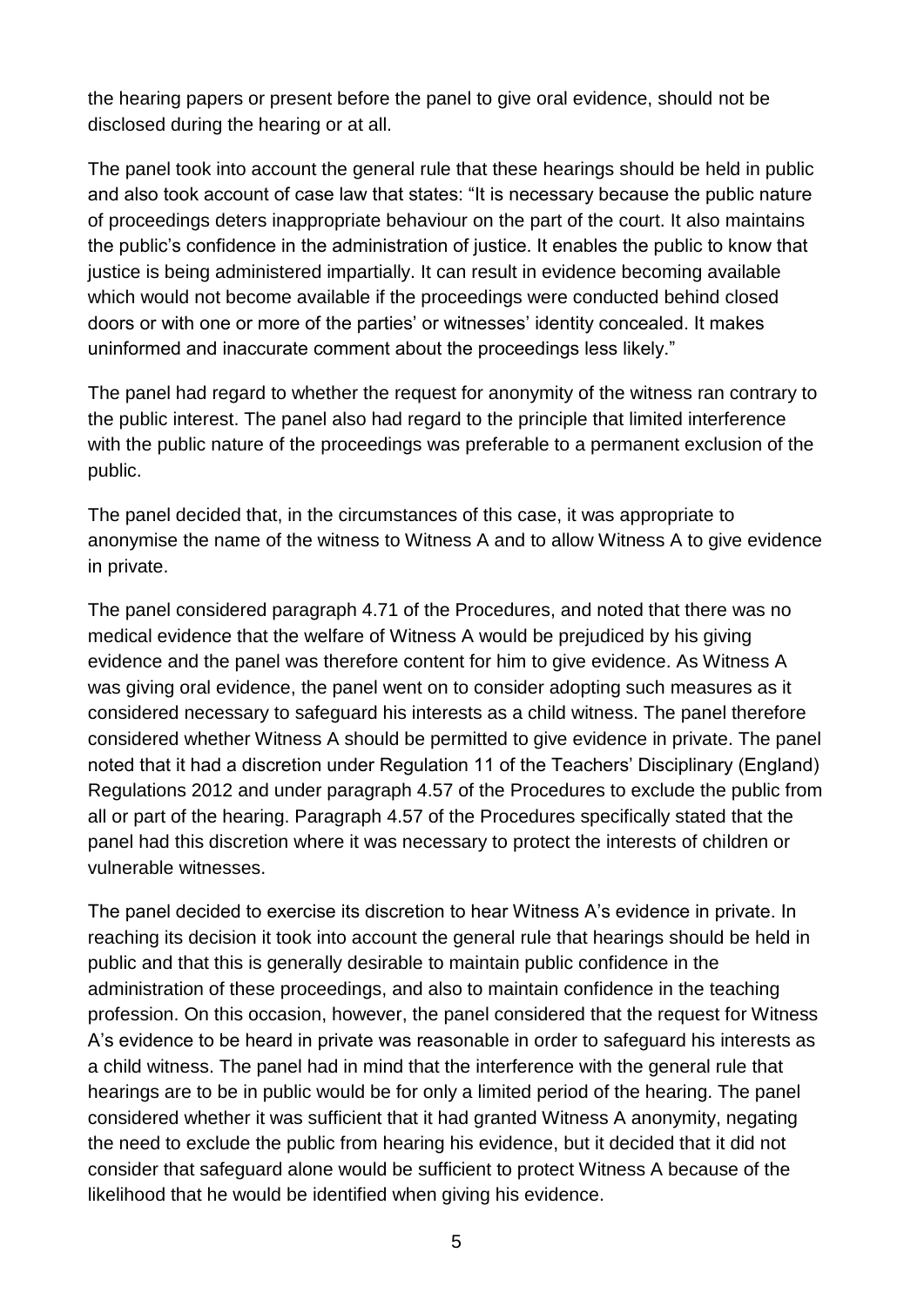The panel was required to announce its decisions in public as to whether the facts had been proven and whether those facts amounted to unacceptable professional conduct and/ or conduct that may bring the profession into disrepute. In the event that the case continued beyond that stage, any decision of the Secretary of State would also be in public. The panel considered that, in the circumstances of this case, the public interest would be satisfied by these public announcements, thus ensuring that public confidence in these proceedings and in the standards of the profession would be maintained.

In relation to the presenting officer's application to admit the late documents, and also Mr Singh's application to admit his response document, both applications took place in public.

The presenting officer asked that the witness statement of Individual A dated 18 July 2018 be admitted into the bundle. She confirmed that this document was sent to the teacher, the panel and the legal advisor by email a few days before the hearing. The teacher sought to admit a 4 page document made up of comments on a Facebook post in response to this statement. It was accepted that those documents were not served in accordance with the requirements of paragraph 4.20 of the Procedures, and as such the panel was required to decide whether those documents should be admitted under paragraph 4.25 of the Procedures. The panel took into account the representations from Mr Singh and the presenting officer. It also took into account the fact that no objections were raised by the teacher or the presenting officer as to the late submission of the documents.

Under paragraph 4.18 of the Procedures, the panel may admit any evidence, where it is fair to do so, which may reasonably be considered relevant to the case.

The panel was satisfied that the documents may reasonably have been considered to be relevant to the case because the statement of Individual A directly related to the allegations and evidence in dispute, and the Facebook post and comments went towards assisting Mr Singh's case in relation to the defence he made about one of the allegations.

With regard to the overall question of fairness, the panel considered the reasons for the delay in the late filing of the statement of Individual A and heard evidence that there were some issues with the return and posting of the statement which led to its being received later than expected, but that the witness had been cooperating for the two previous months. The panel also considered the fact that Individual A appeared to be a pivotal witness upon whom the presenting officer sought to rely and it also took into account the fact that Mr Singh raised no objection to the admission of the witness statement. He confirmed that he had the opportunity to fully consider the statement and that he would be able to adequately respond to the statement during the hearing by cross-examination of the witness. In relation to Mr Singh's late documents, the panel considered the fact that these documents were only provided by Mr Singh by way of a response to the statement, which could not have been done any sooner. On this basis the panel concluded that it would be fair to admit the documents as evidence.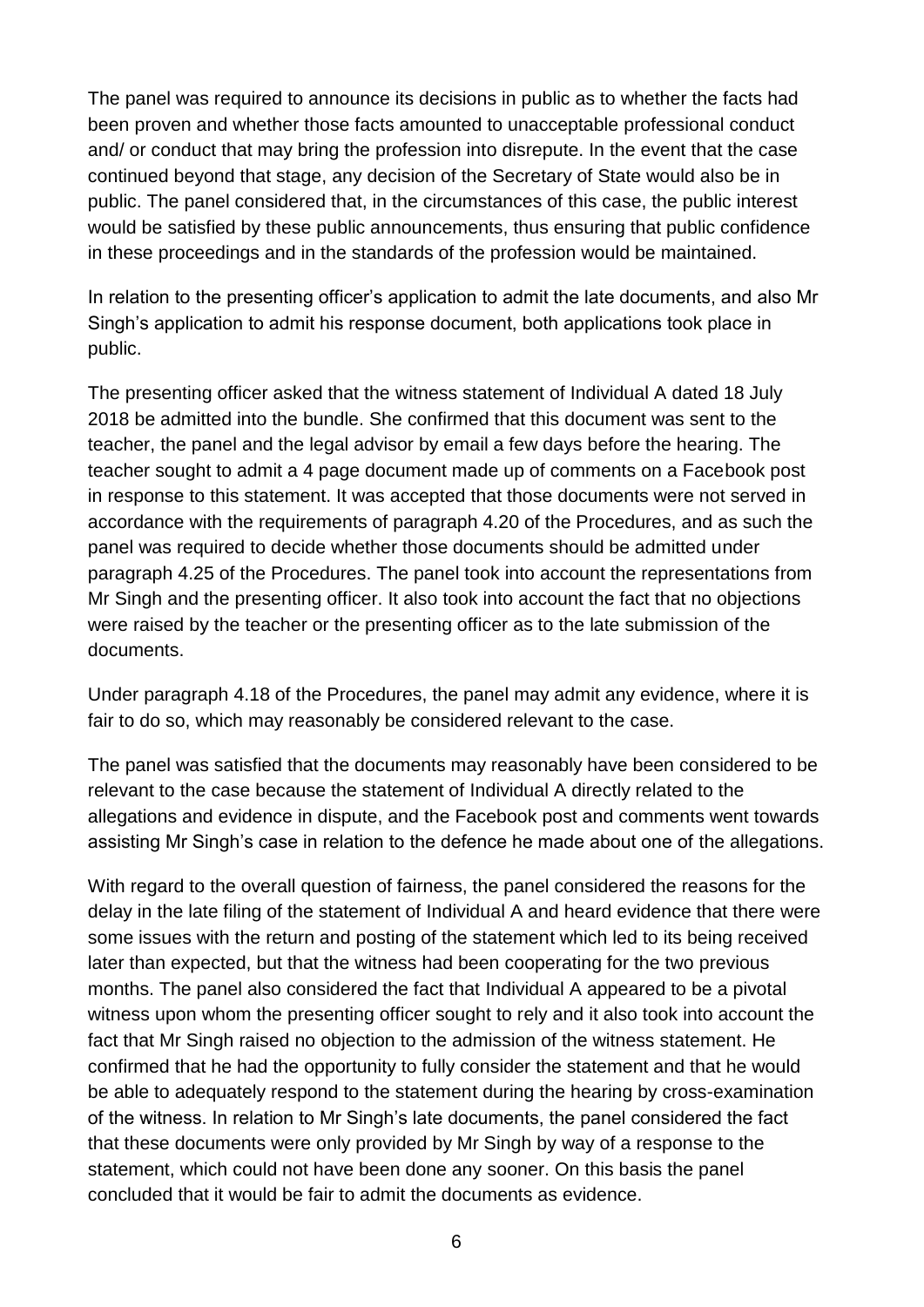By reason of the above, the panel decided to admit each of the documents and these were paginated as follows:

Witness statement of Individual A – pages 12 to 15.

A copy of screen-shots of Facebook comments submitted by the teacher – pages 160 to 163.

# <span id="page-6-0"></span>**D. Summary of evidence**

## <span id="page-6-1"></span>**Documents**

In advance of the hearing, the panel received a bundle of documents which included:

Section 1: Chronology – page 2

Section 2: Notice of Proceedings and Response – pages 3 to 10

Section 3: Teaching Regulation Agency witness statements – pages 11 to 15

Section 4: Teaching Regulation Agency documents – pages 16 to 144

Section 5: Teacher documents – pages 145 to 163

In addition, the panel agreed to accept the following:

The witness statement of Individual A dated 18 July 2018 – pages 12 to 15

A copy of screen-shots of comments submitted by the teacher – pages 160 to 163

Teacher's Mitigation Evidence – pages 164 to 168

The panel members confirmed that they had read all of the documents in advance of the hearing.

## <span id="page-6-2"></span>**Witnesses**

The panel heard oral evidence from Individual A, who was called by the presenting officer. The panel also heard oral evidence from Mr Singh, Witness A, and Witness B.

# <span id="page-6-3"></span>**E. Decision and reasons**

The panel announced its decision and reasons as follows:

The panel has carefully considered the case before it and has reached a decision.

The panel confirmed that it had read all the documents provided in the bundle in advance of the hearing.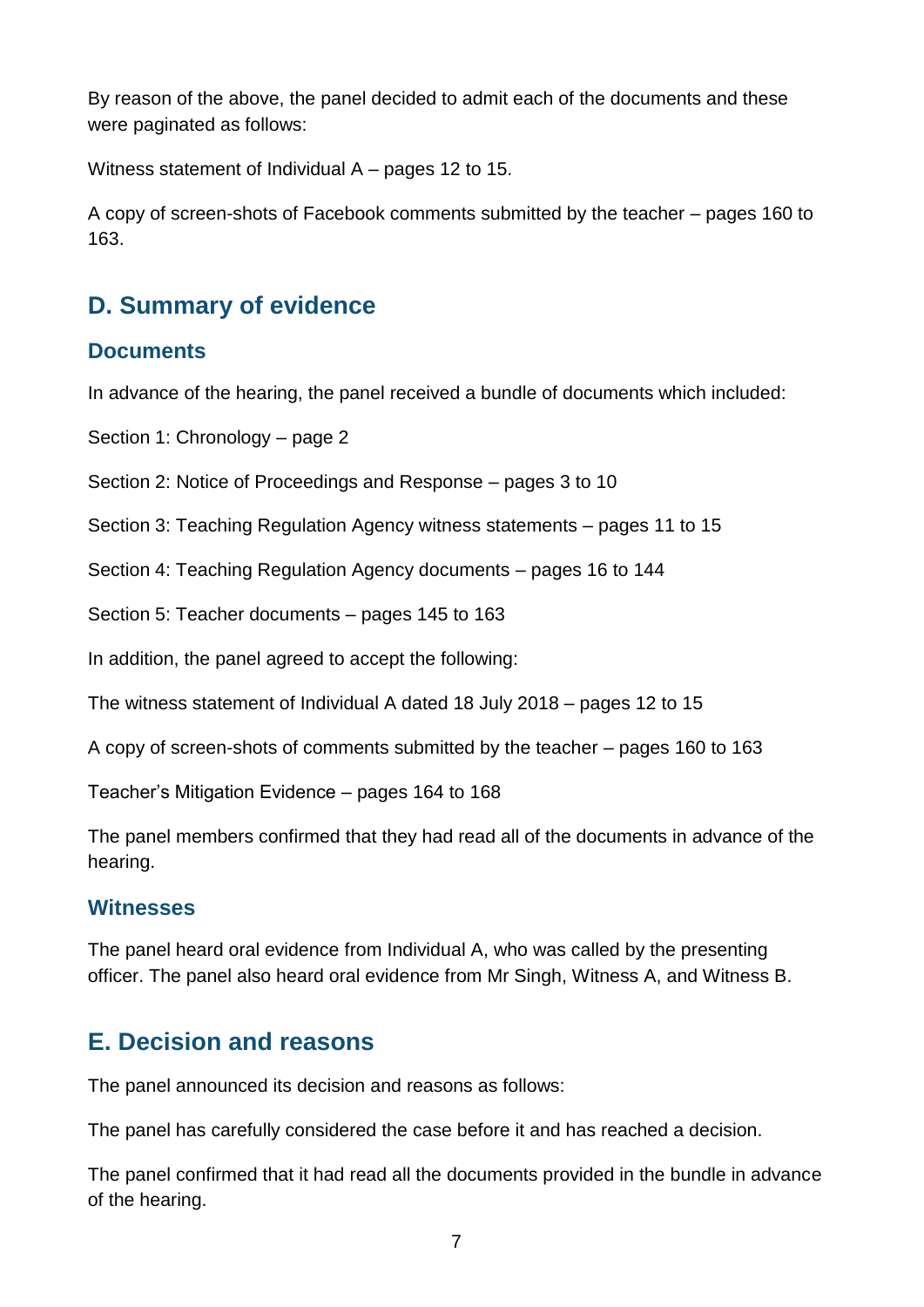Mr Singh was employed as the Head of Maths at Sandye Place Academy from September 2016. Concerns were raised by Mr Singh's colleagues on 6 June 2017 as to his social media posts. The day after the concerns were raised he was suspended. Mr Singh's laptop was inspected and inappropriate misuse was identified. A disciplinary hearing then took place and Mr Singh was summarily dismissed.

## <span id="page-7-0"></span>**Findings of fact**

The findings of fact were as follows:

The Panel found the following particulars of the allegations against you proven, for these reasons:

## **1. Made offensive and/or racist comments via Facebook on one or more occasions;**

Proven.

Mr Singh admitted this allegation. In addition, the panel saw evidence in the bundle of the comments written by Mr Singh on Facebook. Mr Singh admitted that his Facebook profile was used to post the relevant comments and also that he had typed and posted them. The panel considered whether the comments were offensive and/or racist in their nature. One example of the comments made is: *"Every sane human is anti semitic. Because you bastards have made Zionism synonymous with the mistreatment of Palestinians. Billions are anti semitic and proud of it. Israel should be wiped of [sic] the planet. Dogs! The chosen race?!?!?!! What an insult to God!"* The panel concluded that the comments were both offensive and racist.

Therefore, on the balance of probabilities, the panel found this allegation proven.

- **2. Inappropriately used and/or facilitated the inappropriate use of your school laptop on one or more occasions in or around 2017 in that;**
	- **a. it was used to view sexual material;**

Proven in part.

This allegation was proven in the respect that Mr Singh "inappropriately facilitated the inappropriate use" of his school laptop to view sexual material, but not proven in respect of the allegation that Mr Singh "inappropriately used" his school laptop to view sexual material himself.

Mr Singh denied this allegation, in both respects. He said that he did not inappropriately use his laptop to access sexual material and also that he did not facilitate the inappropriate use of his laptop to access sexual material. He admitted that he facilitated the use of his school laptop by providing his password to Witness A. However, he stated that he did not consider that providing his password to Witness A so that he could use his laptop was inappropriate in itself. He also stated that he did not consider that the use by Witness A would be inappropriate as he believed that it was being used for what he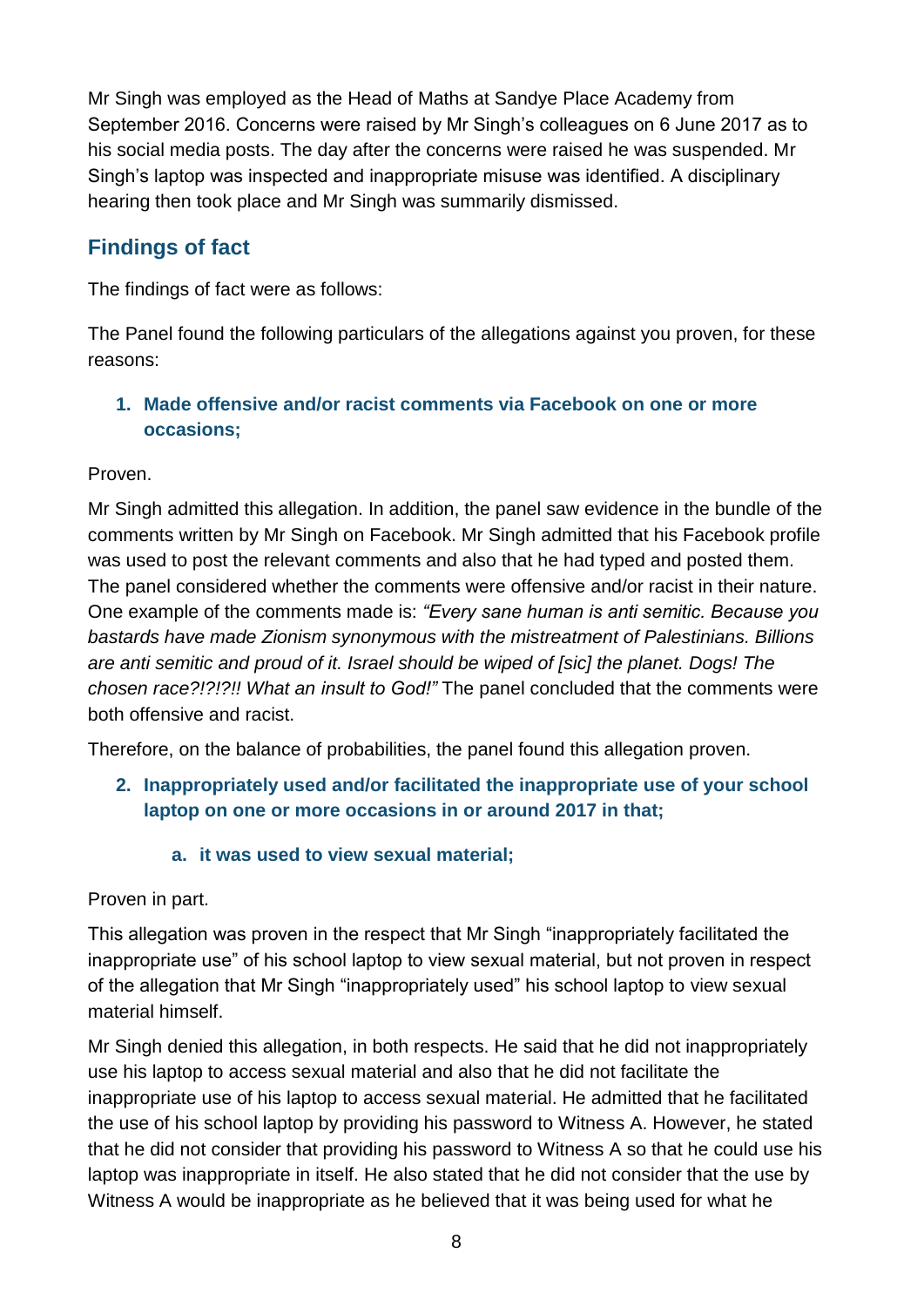described were "genuine reasons", i.e. for the purpose of revision. Witness A admitted to accessing sexual material on Mr Singh's school laptop during the times identified in the logs provided in the bundle. Witness B gave evidence that at no point during that day or night did she see Mr Singh using the school laptop but that she did see Witness A using it that day. Mr Singh admitted that sexual material was viewed on his school laptop, although not by him. Mr Singh admitted that the viewing of sexual material on his school laptop (by anyone, whether by him or a person he permitted to access his laptop) amounted to inappropriate usage.

The panel took into account the oral evidence of Individual A who stated that all teachers in the school, as standard, received training on the use of their laptops and that this training included a strict warning that passwords were not to be shared for security reasons. The panel considered that, factually, the viewing of sexual material was inappropriate, and that the laptop usage (whether known to Mr Singh or not) was facilitated by Mr Singh.

The panel therefore considered, on the balance of probabilities, whether this allegation was proven, taking into account the above factors and the evidence in the bundle. The panel found the facts of this allegation proven only in respect of the allegation that Mr Singh inappropriately facilitated the inappropriate use of his school laptop, and not that the inappropriate usage was undertaken by Mr Singh himself.

#### **b. it was used, whilst teaching;**

## **i. to search for a Grand Theft Auto forum;**

Not proven – see below.

## **ii. for browsing for alcohol;**

## Proven.

Mr Singh admitted this allegation. He stated that he used his school laptop during lessons and made searches on the internet. He stated that he understood that this was inappropriate during lessons but that he continued to supervise the children, and the children would have been working at the time.

In addition, the panel was referred to evidence within the bundle which corroborated Mr Singh's admission. The panel was taken by the presenting officer to an internet log of alcohol sales, demonstrating that this web page had been searched for on Mr Singh's school laptop. The panel was also shown a corresponding class timetable which demonstrated that Mr Singh would have been teaching lessons when the internet search was undertaken. The panel also heard evidence from Individual A as to the timing of the lessons taking place during the day, and was satisfied that the relevant search referred to in the allegation was completed during lesson time rather than at a break time.

Therefore, on the balance of probabilities, the panel found this allegation proven.

**iii. for viewing properties and/or cars for sale;**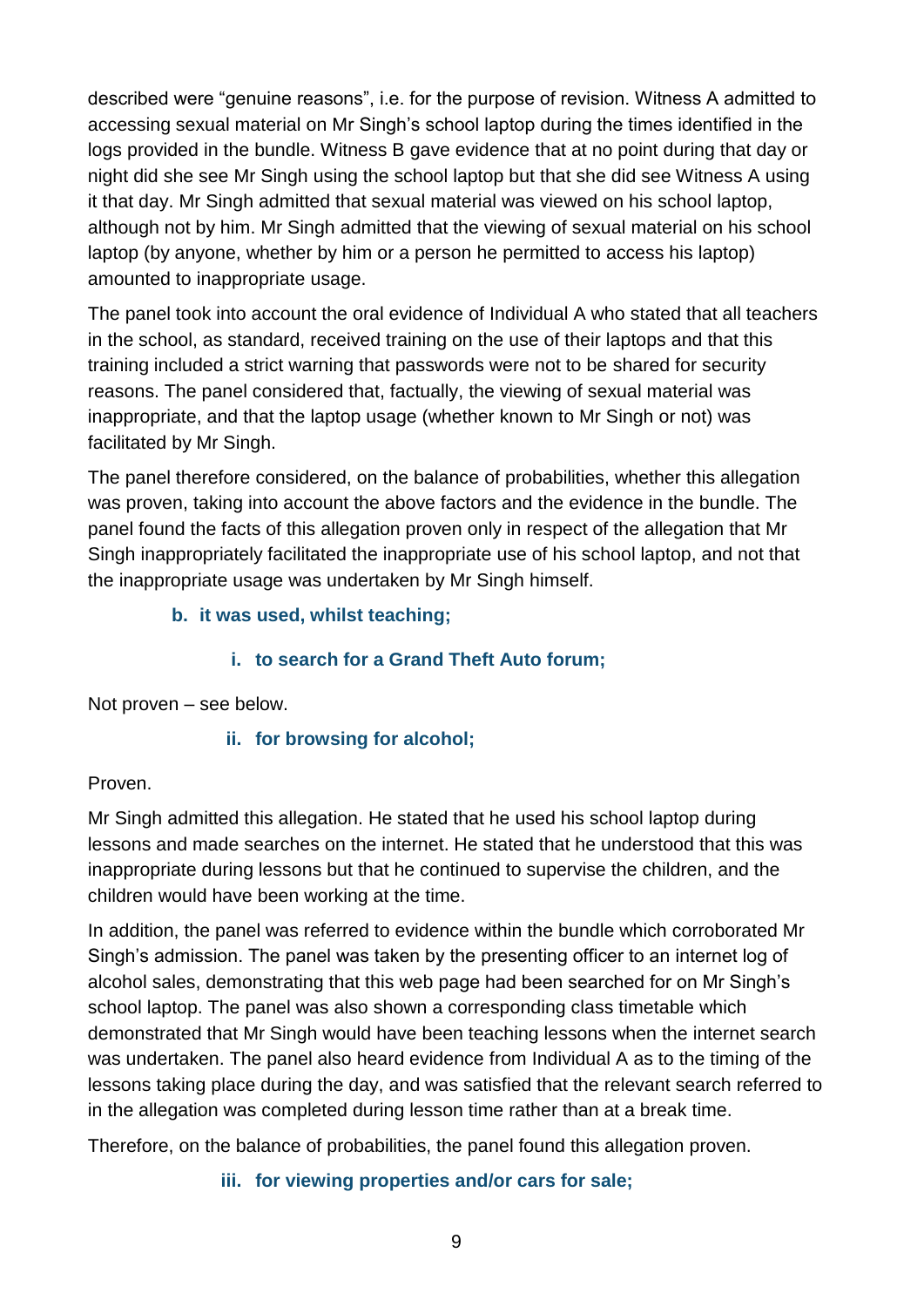#### Proven.

Mr Singh admitted this allegation. He stated that he used his school laptop during lessons and searched on the internet for properties for sale. He stated that he understood this was inappropriate during lessons but that he continued to supervise the children and that the children would have been working at the time.

In addition, the panel was referred to evidence within the bundle which corroborated Mr Singh's admission. The panel was taken by the presenting officer to internet logs for the internet pages for property websites demonstrating that these web pages had been searched for on Mr Singh's school laptop, and was also shown a corresponding class timetable which demonstrated that Mr Singh would have been teaching lessons when the internet searches were undertaken. The panel also heard evidence from Individual A as to the timing of the lessons taking place during the day, and was satisfied that the relevant searches referred to in the allegation were completed during lesson time rather than at break times.

Therefore, on the balance of probabilities, the panel found this allegation proven.

## **3. In undertaking allegations 1, you demonstrated a lack of tolerance and respect for the rights and/or beliefs of others.**

#### Proven.

Mr Singh denied this allegation on the basis that, during his evidence, he said that he does not have any dislike for the Jewish faith or people.

The panel also viewed the screenshots in the bundle of the Facebook comments posted by Mr Singh. The panel took into account the example of the comment made by Mr Singh on Facebook, quoted under allegation 1, above. The panel also took into account another comment Mr Singh admitted to posting which stated, *"Of course we hate Jews. Israel is the most evil regime on the planet. Supported by Jews from within and from around the world. A token 20-30 Jews speak out."* Mr Singh stated in evidence that he was provoked and that the comments were taken out of context. He further stated that he did not write the original post which commenced the sequence of exchanges, but just responded to it.

The panel considered those comments, as well as some of the other comments it had seen in the bundle which were of a similar nature, and which Mr Singh admitted to posting on Facebook on a public forum, and felt that they were serious, offensive, racist, and demonstrative of a lack of tolerance and respect for the beliefs of others. The panel was of the view that no matter what the context or the provocation, those comments were offensive and racist.

Therefore, on the balance of probabilities, the panel found this allegation proven.

The panel found the following particulars of the allegations against you not proven, for these reasons:

## **2. Inappropriately used and/or facilitated the inappropriate use of your school laptop on one or more occasions in or around 2017 in that;**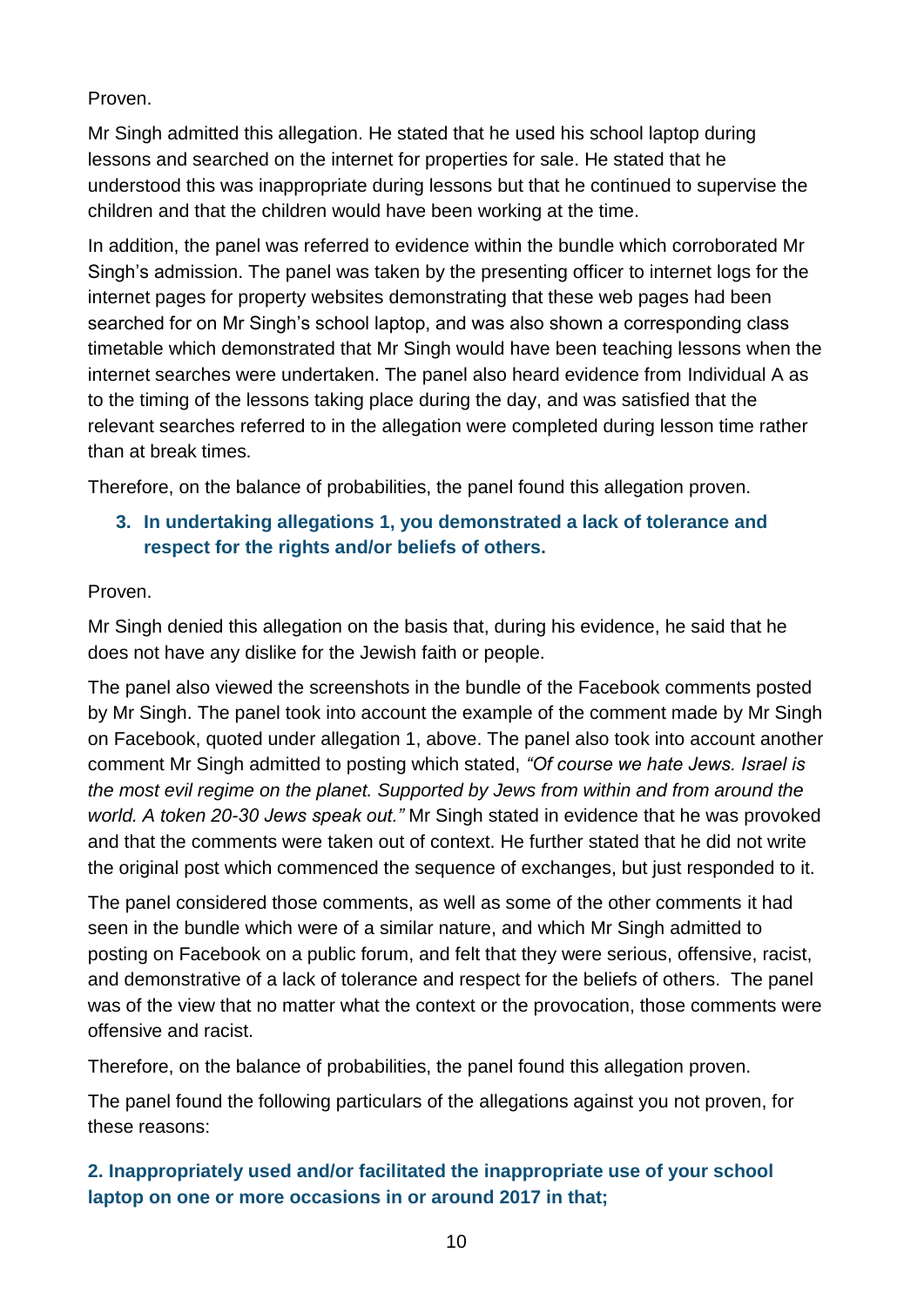#### **b. it was used, whilst teaching;**

#### **i. to search for a Grand Theft Auto forum;**

#### Not proven.

Mr Singh strenuously denied this allegation. The panel heard evidence from Mr Singh that he had never, at any point in his life, accessed a 'Grand Theft Auto' forum. The panel viewed screenshots of a Facebook post in which Mr Singh had asked his Facebook friends to answer the question as to whether or not he had ever been interested in that forum/game, and the comments left by his Facebook friends all confirmed that he had not. The panel also heard oral evidence from Witness A and Mr Singh's wife who confirmed that Mr Singh had never had any interest in gaming or 'Grand Theft Auto'.

The panel also heard evidence from Individual A, who stated that on 17 May 2017 "Cluckin' Bell", a task or level name for a stage in 'Grand Theft Auto', was searched for on Mr Singh's laptop at 11:02 and 11:03, and that a Wikipedia link was clicked on. This could be seen from the report produced by Individual A. Individual A also gave evidence that Mr Singh was teaching lesson 2 at the time this search was undertaken. Mr Singh's explanation for this was that he must have left the room for a moment or turned his back and a student must have typed it in. The panel noted from the internet search records that at 11:07, five minutes later, a search was undertaken for a property sales website, which Mr Singh confirmed was likely to have been him.

The panel also considered that the allegation related to a search for a 'forum'; however, the panel noted that Wikipedia was not a forum for the game, and so strictly, this allegation was not proven on that basis alone. Nevertheless, the panel also considered the fact that on this one occasion, as opposed to all of the other internet searches shown in the bundle, the person searching for the term "Clucken Bell" (which was initially misspelled) did so by opening a new tab. This was not usual for the searches undertaken for other things such as the property websites. On this basis, the panel believed that it was more likely than not that it was in fact a student who used Mr Singh's laptop to undertake this particular search, in line with Mr Singh's position.

The panel took into account all of the evidence and considered it on the balance of probabilities, and found that it was more likely than not, based on the evidence it had seen and heard, that it was not Mr Singh who undertook the search. The panel also took into account the fact that Mr Singh candidly admitted to undertaking other inappropriate searches during lesson time, but strenuously denied that it was he who had completed this particular search. The panel also took into account the fact that whereas the other searches (mainly for property sales) were frequent, the search relating to 'Grand Theft Auto' only appeared once in the log in the period of a month, and so it was more than possible that a student managed to undertake a quick search on Mr Singh's laptop when his back was turned. On that basis, the panel did not find this allegation proven.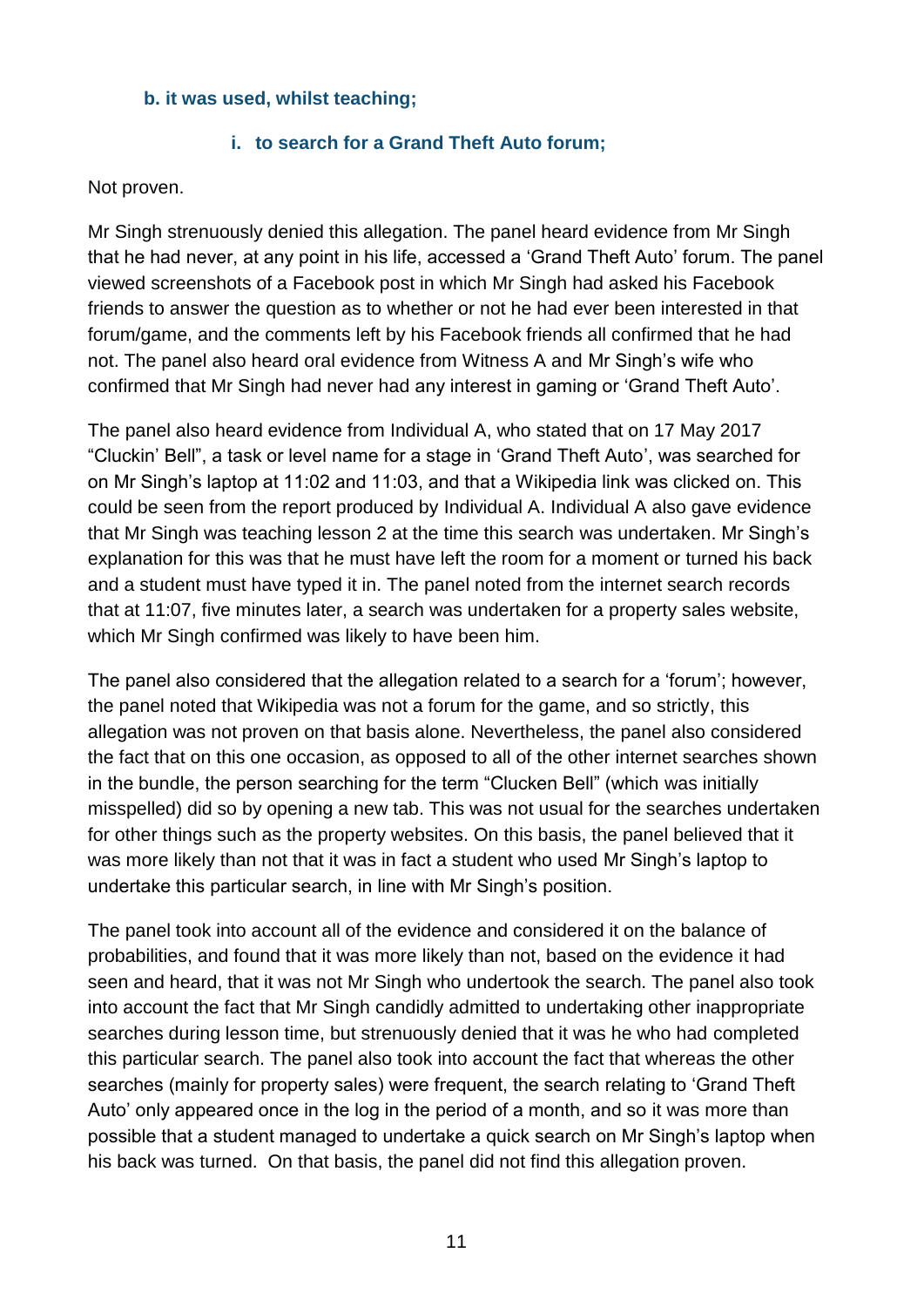## <span id="page-11-0"></span>**Findings as to unacceptable professional conduct and/or conduct that may bring the profession into disrepute**

Having found a number of the allegations to have been proven, the panel went on to consider whether the facts of the proven allegations amounted to unacceptable professional conduct and/or conduct that may bring the profession into disrepute.

In doing so, the panel had regard to the document Teacher Misconduct: The Prohibition of Teachers, which the panel refers to as "the Advice".

The panel considered that by reference to Part Two, the following Teachers' Standards were relevant to the allegations it had found proven:

- Teachers uphold public trust in the profession and maintain high standards of ethics and behaviour, within and outside school, by
	- o showing tolerance of and respect for the rights of others;
	- o not undermining fundamental British values, including…mutual respect, and tolerance of those with different faiths and beliefs.
- Teachers must have proper and professional regard for the ethos, policies and practices of the school in which they teach.

The panel was satisfied that the conduct of Mr Singh had fallen short of the standards expected of the profession.

The panel also considered whether Mr Singh's conduct displayed behaviours associated with any of the offences listed on pages 8 and 9 of the Advice. In this regard, the panel accepted Mr Singh's position that he did not hate the Jewish faith as such, and that his comments were directed towards what he believed to be Israeli soldiers holding guns towards what he believed to be a Palestinian child. However, the panel considered the comments posted on Facebook by Mr Singh, and found that this behaviour demonstrated intolerance and/or hatred on the grounds of race/religion, as the comments demonstrated offensive language and referred to the Jewish race and religion directly.

The Advice indicates that where behaviours associated with such an offence exist, a panel is likely to conclude that an individual's conduct would amount to unacceptable professional conduct.

Having found the facts of allegation 1, allegation 2(b)(ii), allegation 2(b)(iii) and allegation 3 proved in full, and allegation 2(a) proved in respect of the facilitation only, the panel considered whether or not these amounted to unacceptable professional conduct and/or conduct that may bring the teaching profession into disrepute.

The panel noted that allegations 1 and 3 took place outside of the education setting. The panel found that the conduct in allegations 1 and 3 would not affect the way Mr Singh fulfilled his teaching role. The panel also considered whether his actions in allegations 1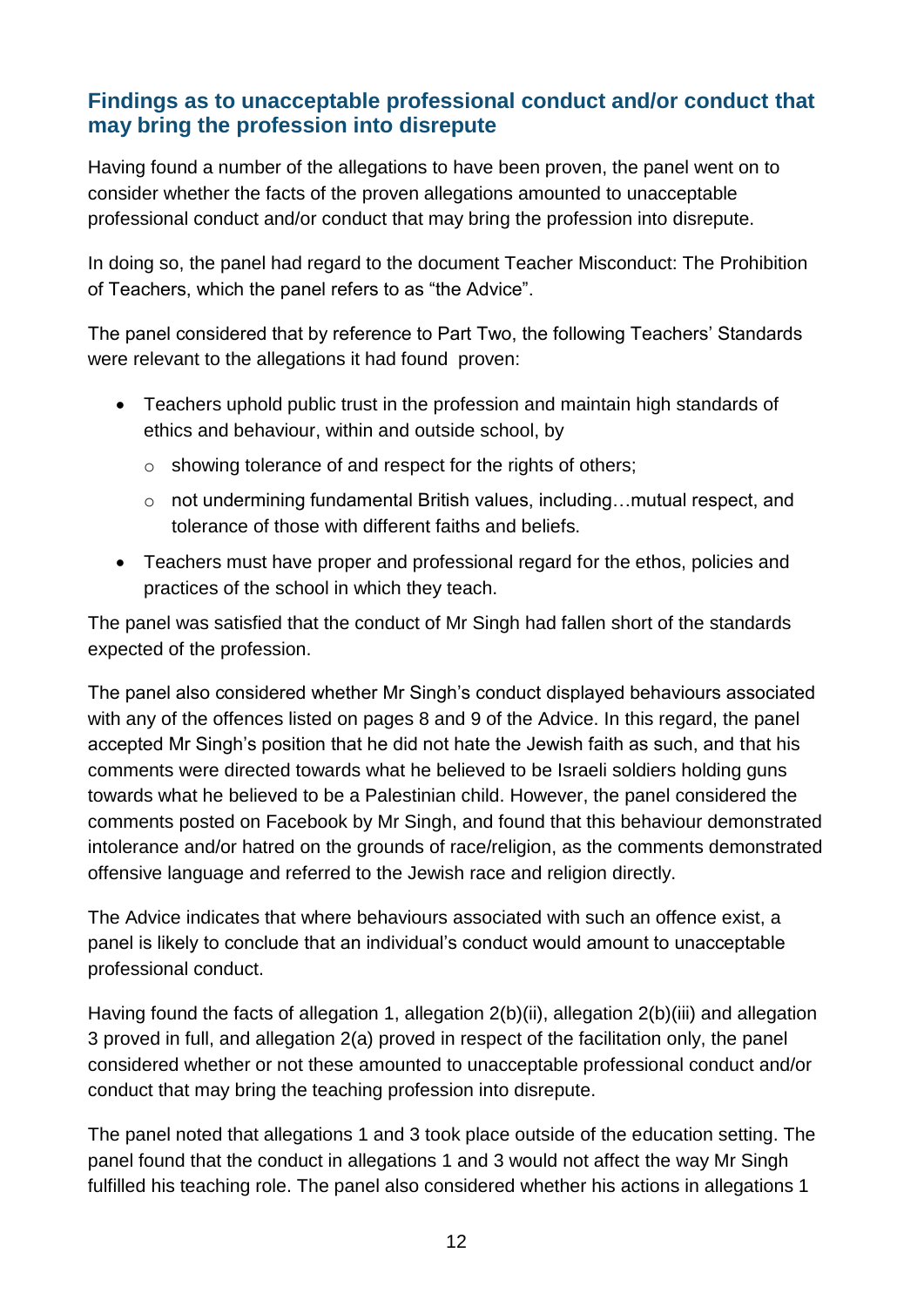and 3 may have led to pupils being exposed to or influenced by the behaviour in a harmful way. The panel considered that whilst it was possible that the pupils could have seen some of Mr Singh's Facebook comments on the public post, on a balance of probabilities, it found that it was unlikely that pupils would have seen the posts and been influenced by them in a harmful way. Therefore, the panel did not find that Mr Singh's actions under these allegations amounted to unacceptable professional conduct.

The panel took into account the way the teaching profession is viewed by others and considered the influence that teachers may have on pupils, parents and others in the community. The panel took account of the uniquely influential role that teachers can hold in pupils' lives and that pupils must be able to view teachers as role models in the way they behave.

In respect of allegations 1 and 3, these allegations were serious and the conduct displayed would likely have a negative impact on the individual's status as a teacher, potentially damaging the public perception. The panel therefore found that Mr Singh's actions, in respect of allegations 1 and 3, constituted conduct that may bring the profession into disrepute.

In respect of allegation 2(a), and the part of the allegation that the panel found proved in respect of the facilitation of the use of the laptop, the panel did not consider that the facilitation was serious or likely to have a negative impact on the individual's status as a teacher, potentially damaging the public perception. The panel took into account Mr Singh's evidence that he had no idea the use would involve the viewing of sexual material. Whilst sharing the password constituted misconduct, the panel did not consider that it amounted to "misconduct of a serious nature, falling significantly short of the standard of behaviour expected of a teacher." The panel did not therefore find that this allegation amounted to unacceptable professional conduct.

The panel found that Mr Singh's actions in allegation 2(a) did not constitute conduct that may bring the profession into disrepute. When considering whether this conduct was likely to have brought the teaching profession into disrepute, the panel found that whilst it may have been a breach of the school policy on the use of its IT equipment, it was unlikely to have a negative impact on the individual's status as a teacher, potentially damaging the public perception. The panel therefore did not find that Mr Singh's actions in respect of allegation 2(a) constituted conduct that may bring the profession into disrepute.

In respect of allegations 2(b)(ii) and 2(b)(iii), which the panel found proved, the panel found that these amounted to misconduct but not of a sufficiently serious nature for them to have amounted to unacceptable professional conduct. The panel did not therefore find unacceptable professional conduct for these allegations. When considering whether this conduct would bring the teaching profession into disrepute, the panel found that whilst it is not the behaviour it would expect of a teacher when teaching a class, it is unlikely to have a negative impact on the individual's status as a teacher, potentially damaging the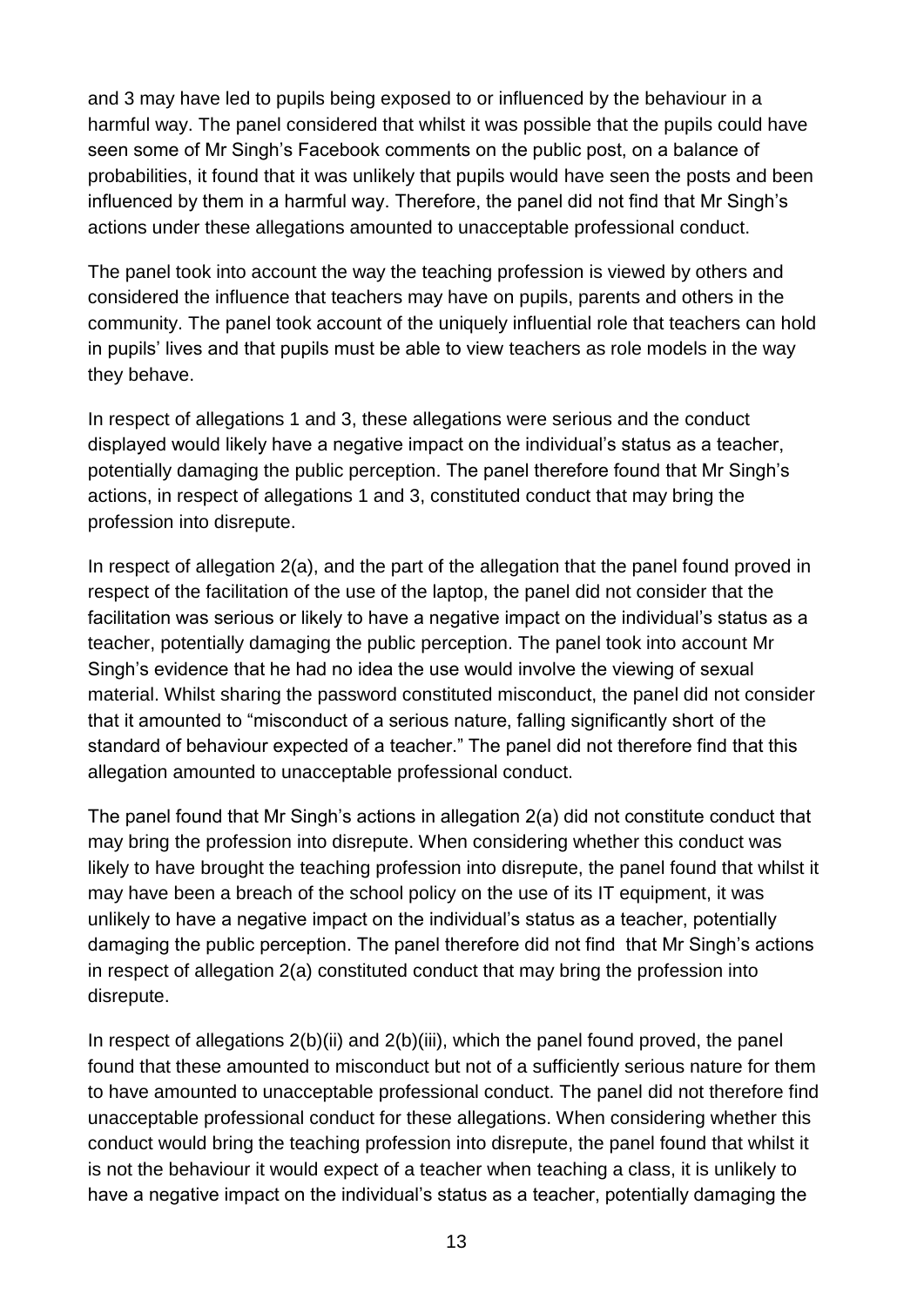public perception. The panel did not therefore find that Mr Singh's actions, in respect of allegation 2(b)(ii), constituted conduct that may bring the profession into disrepute.

In summary, of the allegations the panel found proven, the panel did not find that any amounted to unacceptable professional conduct. The panel did find, however, that the teacher's actions in respect of allegations 1 and 3 constituted conduct that would bring the profession into disrepute.

## <span id="page-13-0"></span>**Panel's recommendation to the Secretary of State**

Given the panel's findings in respect of conduct that may bring the profession into disrepute, it is necessary for the panel to go on to consider whether it would be appropriate to recommend the imposition of a prohibition order by the Secretary of State.

In considering whether to recommend to the Secretary of State that a prohibition order should be made, the panel has to consider whether it is an appropriate and proportionate measure, and whether it is in the public interest to do so. Prohibition orders should not be given in order to be punitive, or to show that blame has been apportioned, although they are likely to have punitive effect.

The panel has considered the particular public interest considerations set out in the Advice and having done so has found two of them to be relevant in this case, namely the maintenance of public confidence in the profession and declaring and upholding proper standards of conduct.

In light of the panel's findings against Mr Singh, that he made comments which were offensive and/or racist, there is a strong public interest consideration in the protection of the public perception of the teaching profession.

Similarly, the panel considered that public confidence in the profession could be seriously weakened if conduct such as that found against Mr Singh was not treated with the utmost seriousness when regulating the conduct of the profession.

The panel considered that a strong public interest consideration in declaring proper standards of conduct in the profession was also present as the conduct found against Mr Singh was outside that which could reasonably be tolerated.

Notwithstanding the clear public interest considerations that were present, the panel considered carefully whether or not it would be proportionate to impose a prohibition order, taking into account the effect that this would have on Mr Singh.

In carrying out the balancing exercise, the panel has considered the public interest both in favour of and against prohibition as well as the interests of the teacher. The panel took further account of the Advice, which suggests that a prohibition order may be appropriate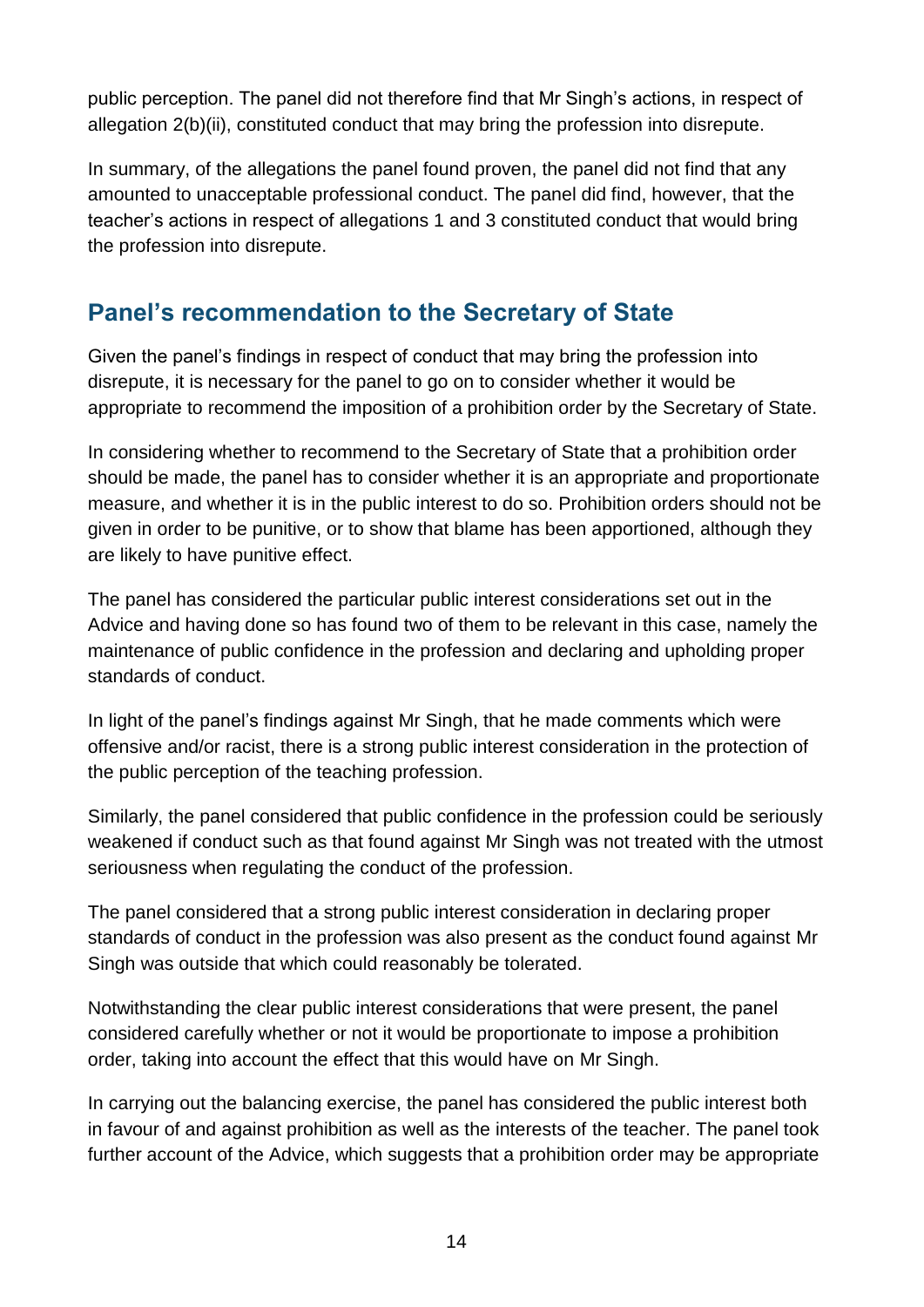if certain behaviours of a teacher have been proven. In the list of such behaviours, those that are relevant in this case are:

- serious departure from the personal and professional conduct elements of the Teachers' Standards;
- actions or behaviours that undermine mutual respect and tolerance of those with different faiths and beliefs.

Even though there were behaviours that would point to the appropriateness of a prohibition order, the panel went on to consider whether or not there were sufficient mitigating factors to militate against the appropriateness and proportionality of a prohibition order, particularly taking into account the nature and severity of the behaviour in this case.

Mr Singh's actions were not accidental, and he was not acting under duress. Whilst the panel accepts that Mr Singh was deeply affected by the social media posts and comments he viewed, it understands that Mr Singh had a reactive response to the posts and got carried away as a result of being upset and angry about what he saw and the comments and posts he read. The panel considers that Mr Singh could benefit from taking time to reflect upon his comments to understand their seriousness. The panel witnessed how passionately Mr Singh continued to be about the issues raised in the posts and how he sought to explain the comments he made. The panel accepted that he was extremely sorry and regretted the comments, and noted that he stated that he would never make such comments again.

The panel considered whether, if Mr Singh were to come across a similar situation in the future, and be faced with a religious/racial issue about which he felt passionately, he could conduct himself in a rational, non-offensive, non-racist way next time, were that situation to arise. The panel had regard to Mr Singh's further conversations with one of the people to whom he had expressed the racist views. It was noted that in these later conversations he had maintained a civilised approach throughout.

The panel heard evidence from Mr Singh that his comments were directed at the actions of the Israeli Government rather than against the Jewish faith and people. Having given that evidence careful and detailed consideration, and having explored this in detail with Mr Singh during his oral testimony, the panel accepted that Mr Singh is not anti-Semitic. It also accepted that he was not trying to impact upon or influence children or the public, as he did not realise his comments were public. His actions were impulsive and were made in response to something which offended him, and were said (in his opinion) as an attempt to defend the Palestinians.

Mr Singh provided three witness statements to substantiate his previous good history as a good teacher, including one from a Head teacher who used to be his senior manager. The panel considered that the witness statements provided by Mr Singh corroborated one another and demonstrated that Mr Singh was a passionate, successful, good teacher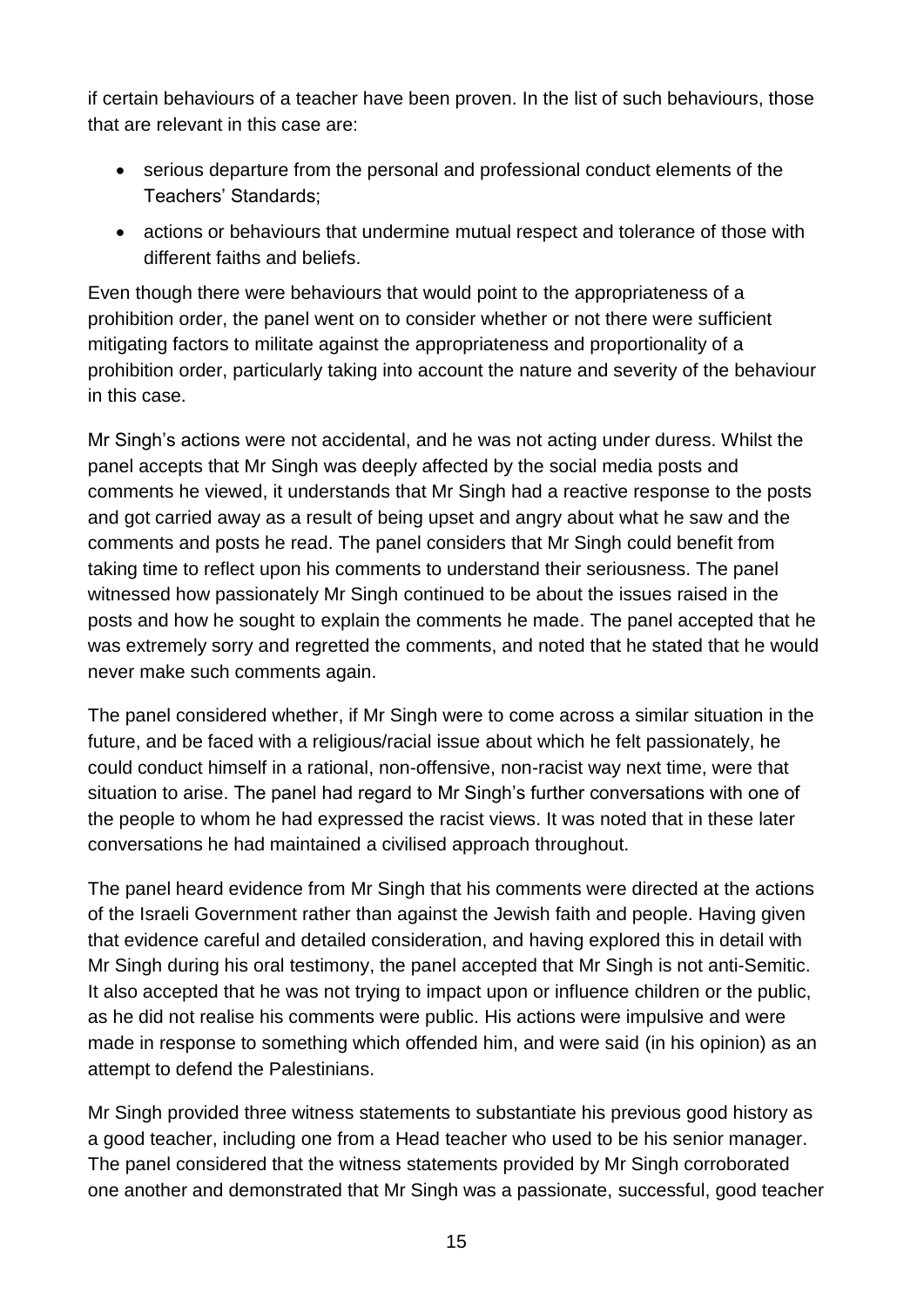and that he dealt with difficult children and classes well, gained good results, and was well liked.

The panel first considered whether it would be proportionate to conclude this case with no recommendation of prohibition, taking into account whether the publication of the findings made by the panel would be sufficient.

The panel is of the view that applying the standard of the ordinary intelligent citizen, recommending no prohibition order would not be a proportionate and appropriate response. Recommending that the publication of adverse findings is sufficient would unacceptably compromise the public interest considerations present in this case, despite the severity of consequences for the teacher of prohibition.

The panel is of the view that prohibition is both proportionate and appropriate. The Panel has decided that the public interest considerations outweigh the interests of Mr Singh. The gravity and seriousness of the comments made were a significant factor in forming that opinion. Accordingly, the panel makes a recommendation to the Secretary of State that a prohibition order should be imposed with immediate effect.

The panel went on to consider whether or not it would be appropriate for it to decide to recommend that a review period of the order should be considered. The panel was mindful that the Advice states that a prohibition order applies for life, but there may be circumstances in any given case that may make it appropriate to allow a teacher to apply to have the prohibition order reviewed after a specified period of time that may not be less than 2 years.

The Advice indicates that there are behaviours that, if proven, would militate against the recommendation of a review period. These behaviours include intolerance and/or hatred on the grounds of race and/or religion. The panel found that Mr Singh was responsible for posting comments on social media which were offensive and racist, and which undoubtedly demonstrate a serious departure from the personal and professional conduct elements of the Teachers' Standards, and which had the potential to undermine the principle of mutual respect and tolerance of those with different faiths and beliefs.

Mr Singh has shown insight to the extent that he told the panel he was very sorry for his comments, he understood they were offensive and racist and he would never conduct himself in that way again. The panel is concerned that whilst Mr Singh may understand, now, that the comments were offensive and racist to the Jewish faith, he at first repeated his explanation for the comments he had made (i.e. that he was riled by the comments which came before his and to which he responded). The panel's concern is that Mr Singh could find himself in a similar difficult situation in the future, and it is not currently convinced that he would have the capacity to act appropriately.

The panel found that a review period would be appropriate and, as such, decided that it would be proportionate in all the circumstances for the prohibition order to be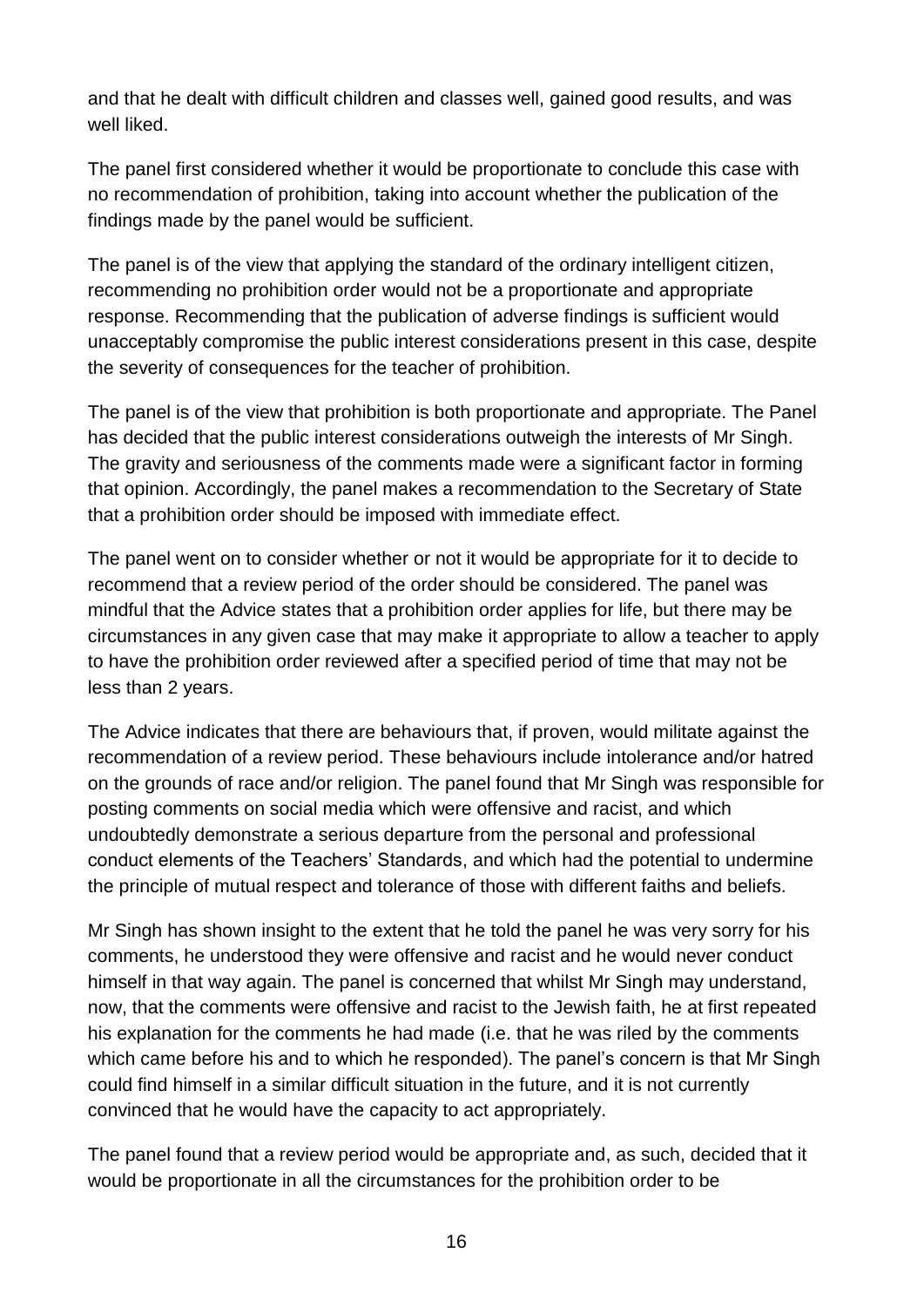recommended with provision for a review period of 3 years. The panel found that the minimum 2 year review period was insufficient to properly demonstrate the seriousness of the misconduct. Nonetheless there is a strong public interest in returning a good Maths teacher to the profession, and the panel was satisfied that Mr Singh's mitigation witness statements demonstrated that he was an effective teacher. The panel took account of the fact that Mr Singh had been dismissed and had not been working within the teaching profession for a period of 2 years.

Taking these matters into consideration, the panel is of the view that Mr Singh should be allowed an opportunity to apply to set aside the prohibition order after a 3 year period.

# <span id="page-16-0"></span>**Decision and reasons on behalf of the Secretary of State**

I have given very careful consideration to this case and to the recommendation of the panel in respect of sanction and review period.

In considering this case, I have also given very careful attention to the advice that is published by the Secretary of State concerning the prohibition of teachers.

In this case, the panel has found some of the allegations proven and found that some of those proven facts amount to conduct that may bring the profession into disrepute. Where the panel has not found facts proven or where the panel has found the facts proven but not found that those facts amount to unacceptable professional conduct or conduct likely to bring the profession into disrepute I have put those matters from my mind entirely.

The panel has made a recommendation to the Secretary of State that Mr Singh should be the subject of a prohibition order, with a review period of three years.

In particular the panel has found that Mr Singh is in breach of the following standards:

- Teachers uphold public trust in the profession and maintain high standards of ethics and behaviour, within and outside school, by
	- o showing tolerance of and respect for the rights of others;
	- o not undermining fundamental British values, including…mutual respect, and tolerance of those with different faiths and beliefs.
- Teachers must have proper and professional regard for the ethos, policies and practices of the school in which they teach.

I have also noted the panel's position that it found that "that this behaviour demonstrated intolerance and/or hatred on the grounds of race/religion, as the comments demonstrated offensive language and referred to the Jewish race and religion directly."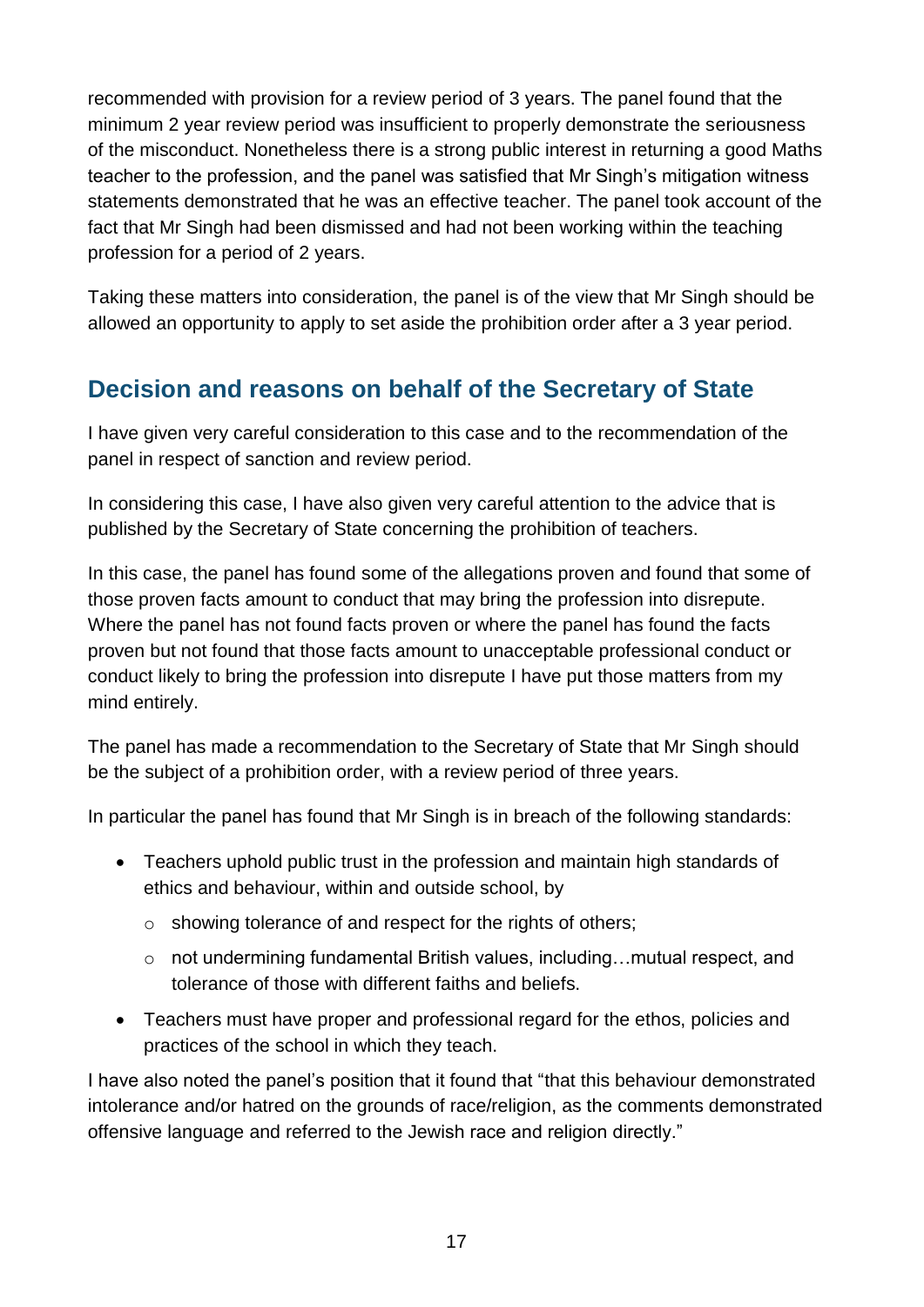I have to determine whether the imposition of a prohibition order is proportionate and in the public interest. In considering that for this case I have considered the overall aim of a prohibition order which is to protect pupils and to maintain public confidence in the profession. I have considered the extent to which a prohibition order in this case would achieve that aim taking into account the impact that it will have on the individual teacher. I have also asked myself whether or not a less intrusive measure, such as the published finding of conduct that may bring the profession into disrepute, would itself be sufficient to achieve the overall aim. I have to consider whether the consequences of such a publication are themselves sufficient. I have considered therefore whether or not prohibiting Mr Singh, and the impact that will have on him, is proportionate.

In this case I have considered the extent to which a prohibition order would protect children. The panel has observed "whilst it was possible that the pupils could have seen some of Mr Singh's Facebook comments on the public post, on a balance of probabilities, it found that it was unlikely that pupils would have seen the posts and been influenced by them in a harmful way.". The panel also comment, "that pupils must be able to view teachers as role models in the way they behave."

A prohibition order would therefore prevent such a risk of that view being held in future. I have also taken into account the panel's comments on insight and remorse which the panel sets out as follows, " Mr Singh has shown insight to the extent that he told the panel he was very sorry for his comments, he understood they were offensive and racist and he would never conduct himself in that way again. The panel is concerned that whilst Mr Singh may understand, now, that the comments were offensive and racist to the Jewish faith, he at first repeated his explanation for the comments he had made (i.e. that he was riled by the comments which came before his and to which he responded). The panel's concern is that Mr Singh could find himself in a similar difficult situation in the future, and it is not currently convinced that he would have the capacity to act appropriately."

In my judgement the lack of complete and full insight means that there is some risk of the repetition of this behaviour and this risks a repeat of this behaviour. I have therefore given this element considerable weight in reaching my decision.

I have gone on to consider the extent to which a prohibition order would maintain public confidence in the profession. The panel observe, " In respect of allegations 1 and 3, these allegations were serious and the conduct displayed would likely have a negative impact on the individual's status as a teacher, potentially damaging the public perception."

I have had to consider that the public has a high expectation of professional standards of all teachers and that failure to impose a prohibition order might be regarded by the public as a failure to uphold those high standards. In weighing these considerations I have had to consider the matter from the point of view of an "ordinary intelligent and well-informed citizen."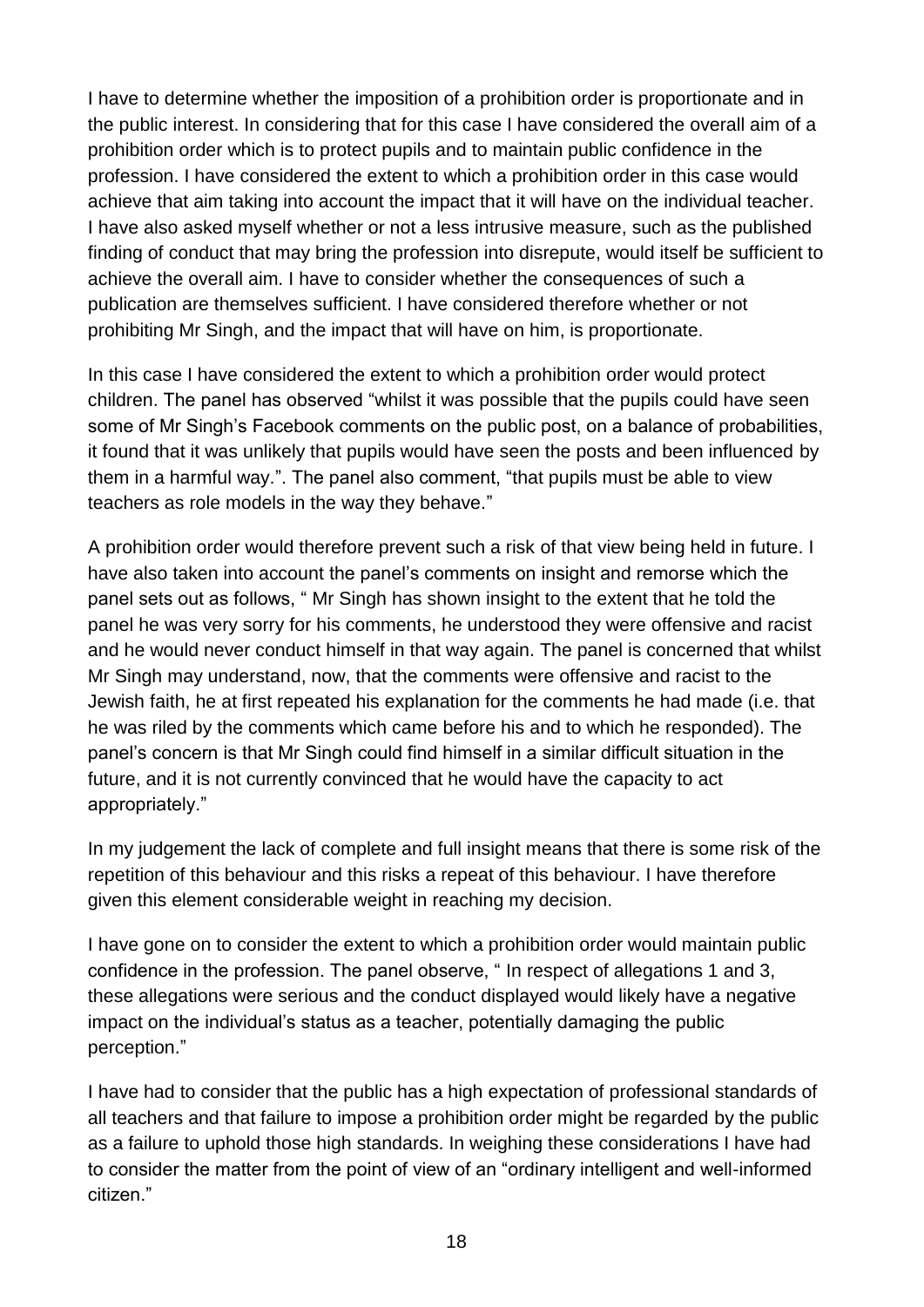I have considered whether the publication of a finding of unacceptable professional conduct, in the absence of a prohibition order, can itself be regarded by such a person as being a proportionate response to the misconduct that has been found proven in this case.

I have also considered the impact of a prohibition order on Mr Singh himself. The panel has considered some positive references in this case and has observed, " the witness statements provided by Mr Singh corroborated one another and demonstrated that Mr Singh was a passionate, successful, good teacher and that he dealt with difficult children and classes well, gained good results, and was well liked."

A prohibition order would prevent Mr Singh from teaching and would also clearly deprive the public of his contribution to the profession for the period that it is in force.

In this case I have placed considerable weight on the panel's comments concerning the lack of full insight or remorse. The panel has said, " Mr Singh was responsible for posting comments on social media which were offensive and racist, and which undoubtedly demonstrate a serious departure from the personal and professional conduct elements of the Teachers' Standards, and which had the potential to undermine the principle of mutual respect and tolerance of those with different faiths and beliefs."

The panel also state its, "concern is that Mr Singh could find himself in a similar difficult situation in the future, and it is not currently convinced that he would have the capacity to act appropriately."

I have also placed considerable weight on the finding of the panel concerning " The gravity and seriousness of the comments made".

I have given less weight in my consideration of sanction therefore, to the contribution that Mr Singh has made to the profession. In my view it is necessary to impose a prohibition order in order to maintain public confidence in the profession. A published decision that is not backed up by full remorse or complete insight does not in my view satisfy the public interest requirement concerning public confidence in the profession.

For these reasons I have concluded that a prohibition order is proportionate and in the public interest in order to achieve the aims which a prohibition order is intended to achieve.

I have gone on to consider the matter of a review period. In this case the panel has recommended a 3 year review period.

I have considered the panel's comments " The panel found that the minimum 2 year review period was insufficient to properly demonstrate the seriousness of the misconduct. Nonetheless there is a strong public interest in returning a good Maths teacher to the profession, and the panel was satisfied that Mr Singh's mitigation witness statements demonstrated that he was an effective teacher. The panel took account of the fact that Mr